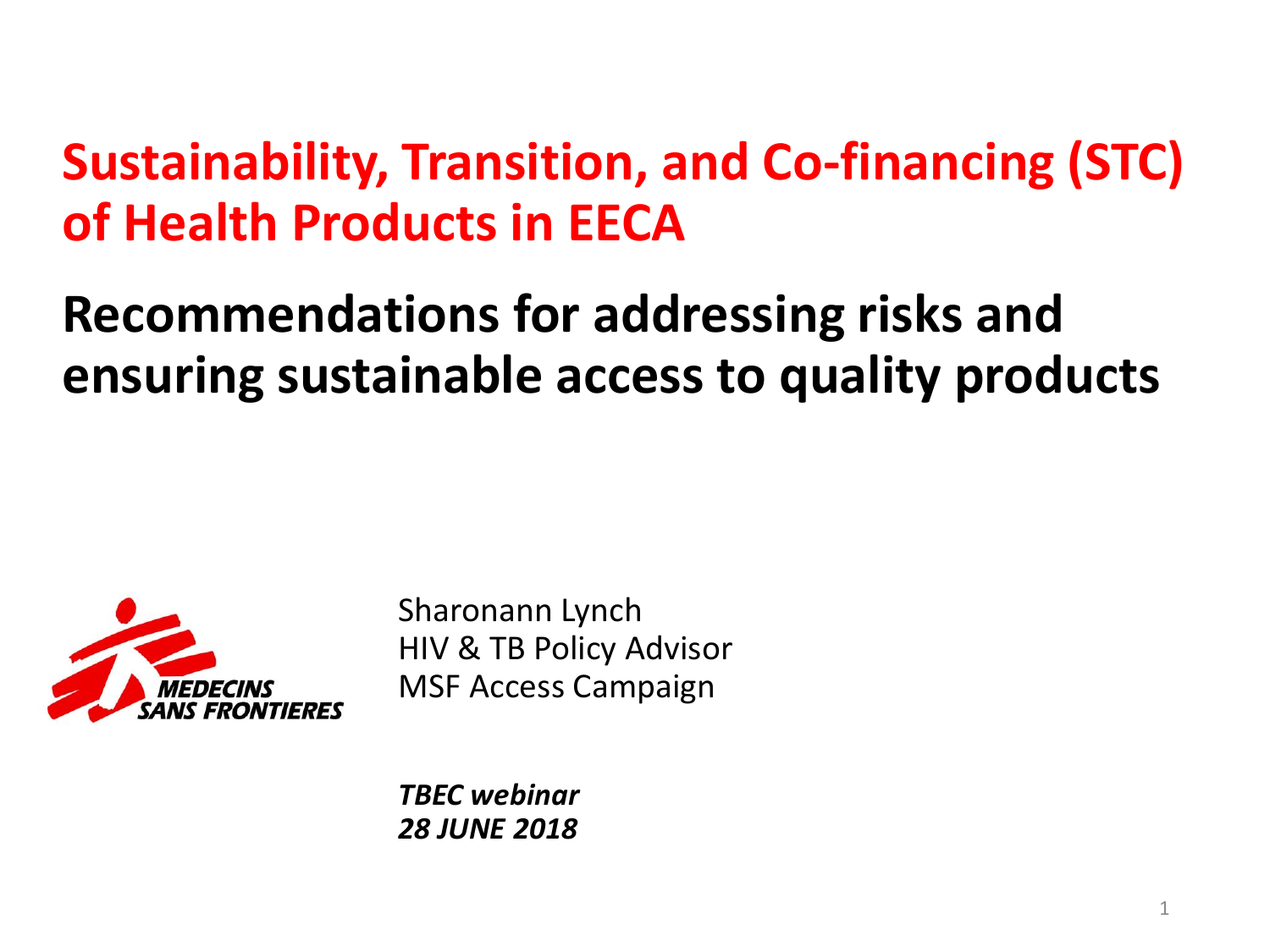### **National co-financing targets for second line TB medicines, as based on Global Fund investment guidance**

| <b>Services</b>                                       |                | Investment<br>guidance<br>targets | <b>Planned</b><br>domestic<br>(by end $)**$ | <b>Transition</b> |
|-------------------------------------------------------|----------------|-----------------------------------|---------------------------------------------|-------------------|
| <b>First line TB drugs</b>                            |                |                                   |                                             |                   |
| All countries (regardless of income)                  |                | 100%                              |                                             |                   |
| Second line TB drugs, lab services, adherence support |                |                                   |                                             |                   |
| <b>Low Income Countries (LIC)</b>                     | N/A            | 30%                               | N/A                                         |                   |
| <b>Lower Lower Middle Income Countries</b><br>(LLMIC) | Kyrgyzstan*    | 50%                               | 0% (2017)                                   |                   |
|                                                       | Tajikistan*    |                                   | 0% (2017)                                   |                   |
| <b>Upper Lower Middle Income Countries</b><br>(ULMIC) | Armenia        | 75%                               | 0% (2017)                                   | 2017-2019         |
|                                                       | Ukraine        |                                   | 99% (2017)                                  |                   |
| <b>Upper Middle Income Countries (UMIC)</b>           | <b>Belarus</b> | 100%                              | 73% (2018)                                  |                   |
|                                                       | Georgia*       |                                   | 75% (2018)                                  |                   |

*\* Country income category (based on GNI per capita) was reclassified by GF during allocation period: Kyrgyzstan reclassified from LIC to LMIC in 2015, Tajikistan reclassified from LIC to LMIC in 2016 and Georgia from ULMIC to UMIC in 2017.*

4 *\*\* According to country concept notes. 2017 and 2018 target dates reflect the variations in Grant implementation periods for the 2014-2017 allocation period across countries, with end dates ranging from Dec 2017 to 2019.*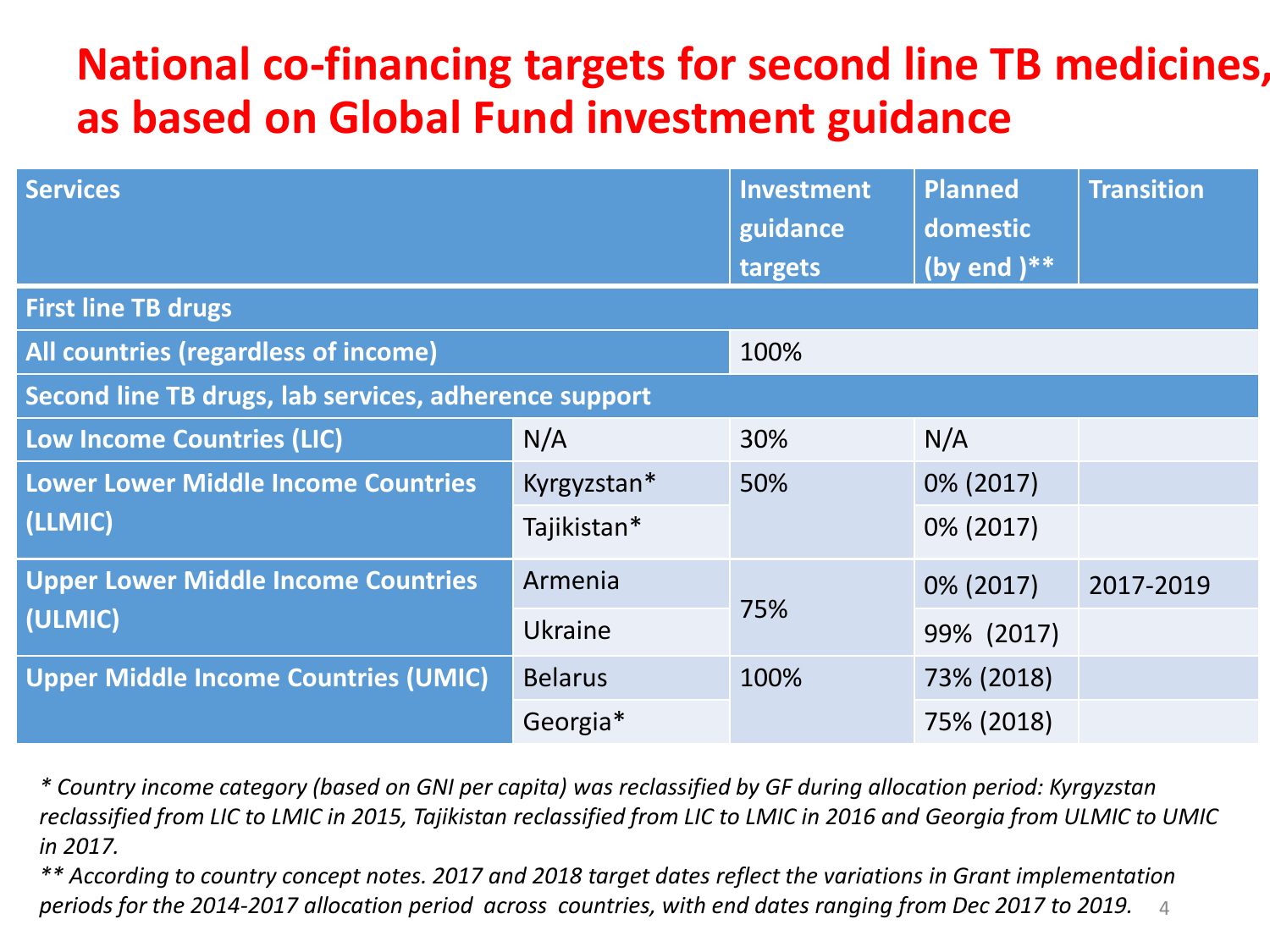# Risks: failed procurement

| <b>Problem</b>                                                                               | <b>Info</b>                                                                                                                                             | <b>Strategy</b>                                                                                                                                                                                                                                          |
|----------------------------------------------------------------------------------------------|---------------------------------------------------------------------------------------------------------------------------------------------------------|----------------------------------------------------------------------------------------------------------------------------------------------------------------------------------------------------------------------------------------------------------|
| Access to "global" market or<br>does law require<br>competitive national bidding<br>process? | <b>Will national</b><br>tender limit<br>options?                                                                                                        | Push for waiver from national<br>$\bullet$<br>bidding process in order to<br>continue use of GDF for TB<br>medicines<br>Delay switch to national<br>$\bullet$<br>procurement<br>Possible state law change on<br>$\bullet$<br>procurements of commodities |
| Failed tenders due to a<br>variety of issues including<br>lack of registration               | Is there a history of<br>failed tenders?<br>Are there key<br>drugs/diagnostics<br>unregistered?<br>Has country been<br>using GFATM-<br>related waivers? | Country should enrol in the WHO<br>Collaborative Registration and<br>expedite local registration of<br>medicines approved by Stringent<br><b>Regulatory Authority</b><br>Provide import waiver                                                           |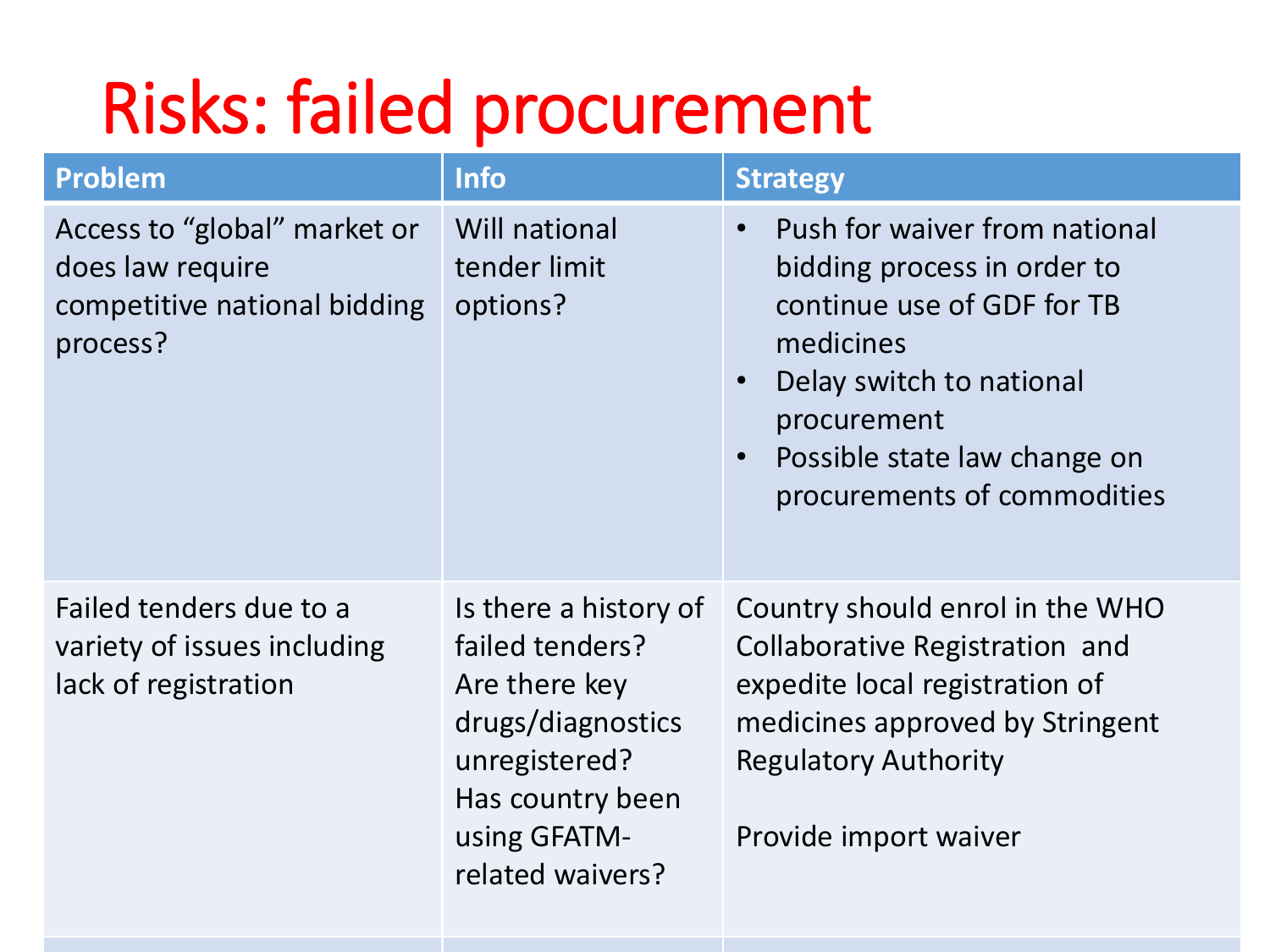# Risks: higher prices

| <b>Problem</b>                                                                                                       | <b>Info</b>                                                                                                           | <b>Strategy</b>                                                                                                                                                                                                                                                                                                    |
|----------------------------------------------------------------------------------------------------------------------|-----------------------------------------------------------------------------------------------------------------------|--------------------------------------------------------------------------------------------------------------------------------------------------------------------------------------------------------------------------------------------------------------------------------------------------------------------|
| Country could pay<br>more than<br>through GDF for<br><b>TB</b> health<br>products or other<br>pooled<br>procurements | What is price difference now<br>between nationally procured<br>drugs (HIV, TB, HCV) and global<br>market?             | Cluster or regional pooled<br>$\bullet$<br>negotiation or procurement<br>Continue procurement through<br>$\bullet$<br>global agenda (e.g. GDF, other)<br>Use pricing benchmarks to<br>improve negotiation<br>Remove unnecessary & costly<br>$\bullet$<br>barriers to entry (e.g. diagnostics<br>trials in-country) |
| Corruption<br>creates perverse<br>incentive to<br>choose more<br>expensive drugs                                     | Is there a history of<br>$\bullet$<br>corruption?<br>Is there transparency of<br>$\bullet$<br>procurement systems?    | Transparency of prices, bidders,<br>$\bullet$<br>and selection criteria<br>Improvement of procurement<br>$\bullet$<br>practices to avert corruption                                                                                                                                                                |
| There are barriers<br>to generic<br>competition                                                                      | TRIPS flexibilities can be used?<br>LICs are not prematurely WTO<br>TRIPS compliant?<br>What impact of customs union? |                                                                                                                                                                                                                                                                                                                    |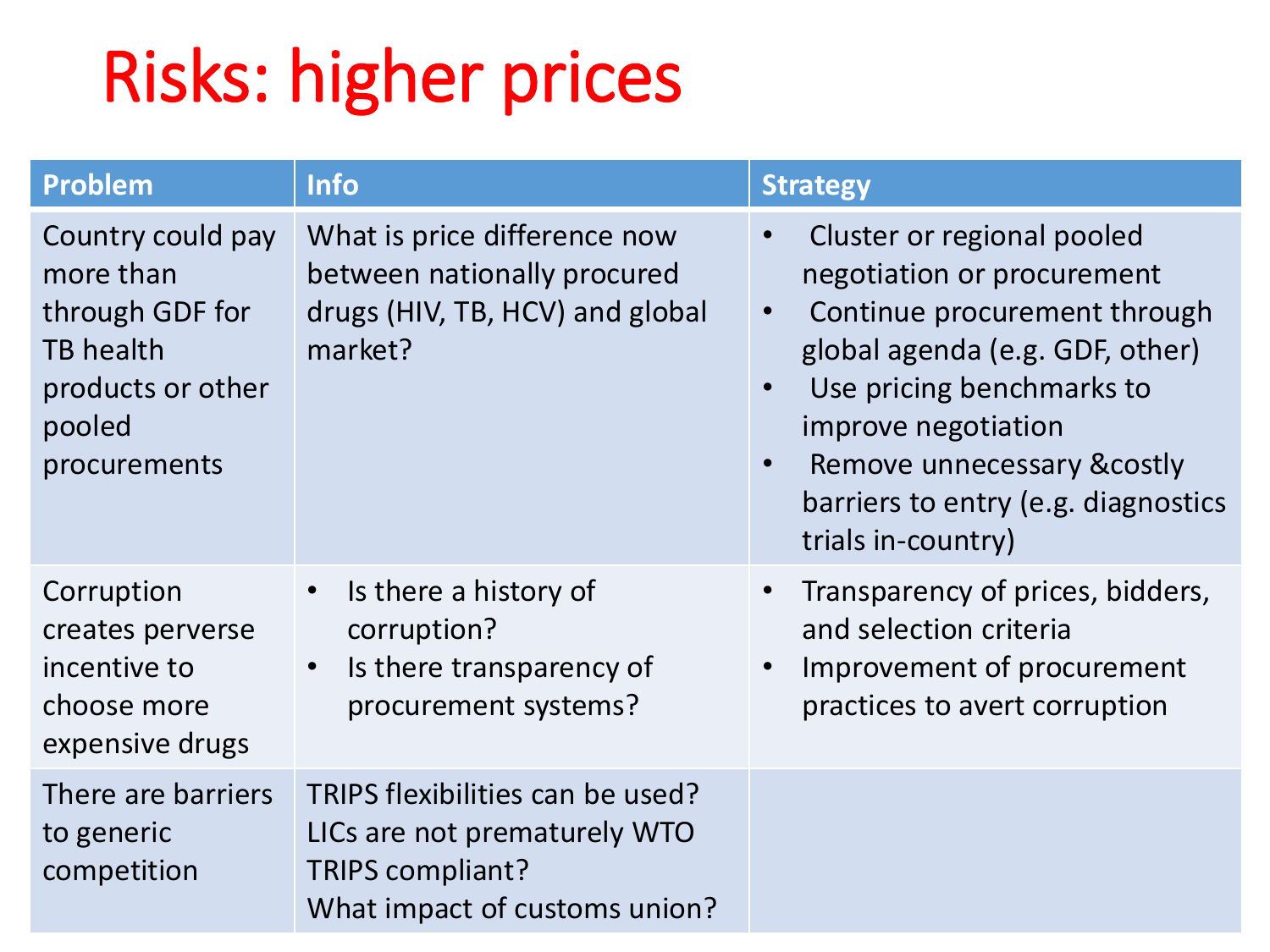# Risks: quality of commodities

| <b>Problem</b>                                                                                                                                                | <b>Info</b>                                                                   | <b>Strategy</b>                                                                                                                  |
|---------------------------------------------------------------------------------------------------------------------------------------------------------------|-------------------------------------------------------------------------------|----------------------------------------------------------------------------------------------------------------------------------|
| Many countries don't<br>systematically require<br>quality-assured medicines<br>(WHO Pre-Qualification or<br>stringent regulatory<br>authority (SRA) approval) | Does country require<br><b>WHO Prequalified or SRA</b><br>approved medicines? | Require WHO pre-qualified<br>drugs and diagnostics or SRA<br>approval<br>Companies have to be<br>incentivised to file for WHO PQ |
| Preference for local<br>production or packaging<br>could result in suboptimal<br>formulations or poor or<br>unknown quality                                   | Is there a history of local<br>production and/or<br>quality issues?           |                                                                                                                                  |
| <b>Risk of different</b><br>formulations or<br>presentation of same drugs                                                                                     | Will there be multiple<br>procurement streams<br>due to co-financing?         |                                                                                                                                  |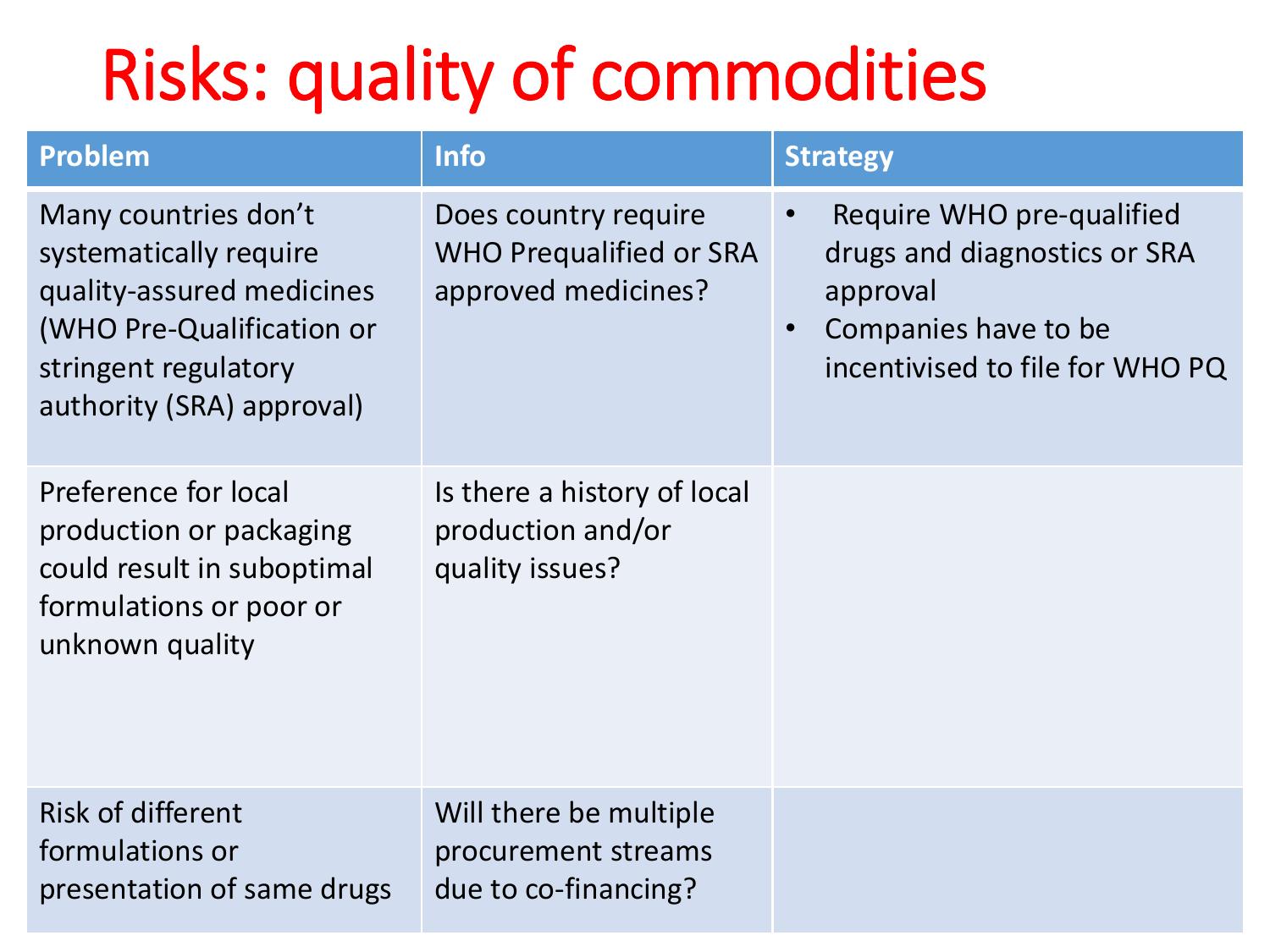# Risks: sustained supply

| Problem                                                                                       | <b>Info</b>                                                                                                                                                                                                                                | <b>Strategy</b>                                                                                                                                                                                                                                                                                            |
|-----------------------------------------------------------------------------------------------|--------------------------------------------------------------------------------------------------------------------------------------------------------------------------------------------------------------------------------------------|------------------------------------------------------------------------------------------------------------------------------------------------------------------------------------------------------------------------------------------------------------------------------------------------------------|
| Country<br>might need<br>continued<br>forecasting<br>support (e.g.<br>by GDF for<br>TB drugs) | History of stock-outs of<br>$\bullet$<br>nationally procured<br>drugs/diagnostics?<br>Is the national procurement<br>$\bullet$<br>supply management systems<br>adequately supported?<br>Is there a history of stock-<br>$\bullet$<br>outs? | Procurement continues through<br><b>GFATM or GDF for a transition period</b><br>while countries adapt system,<br>including use of standardised tools<br>Funding/training for adequate<br>$\bullet$<br>forecasts from national budgets or<br>technical assistance providers (e.g.<br>KNCV, WHO, UNDP, etc.) |
| Lack of<br>registration<br>impedes<br>suppliers and<br>supply                                 | Is there a history of local<br>production and/or quality issues?                                                                                                                                                                           | Transitory importation waivers: till<br>national procurement systems are<br>ready to manage supply of key health<br>products, importation waivers should<br>remain an option to import health<br>products not yet registered locally.                                                                      |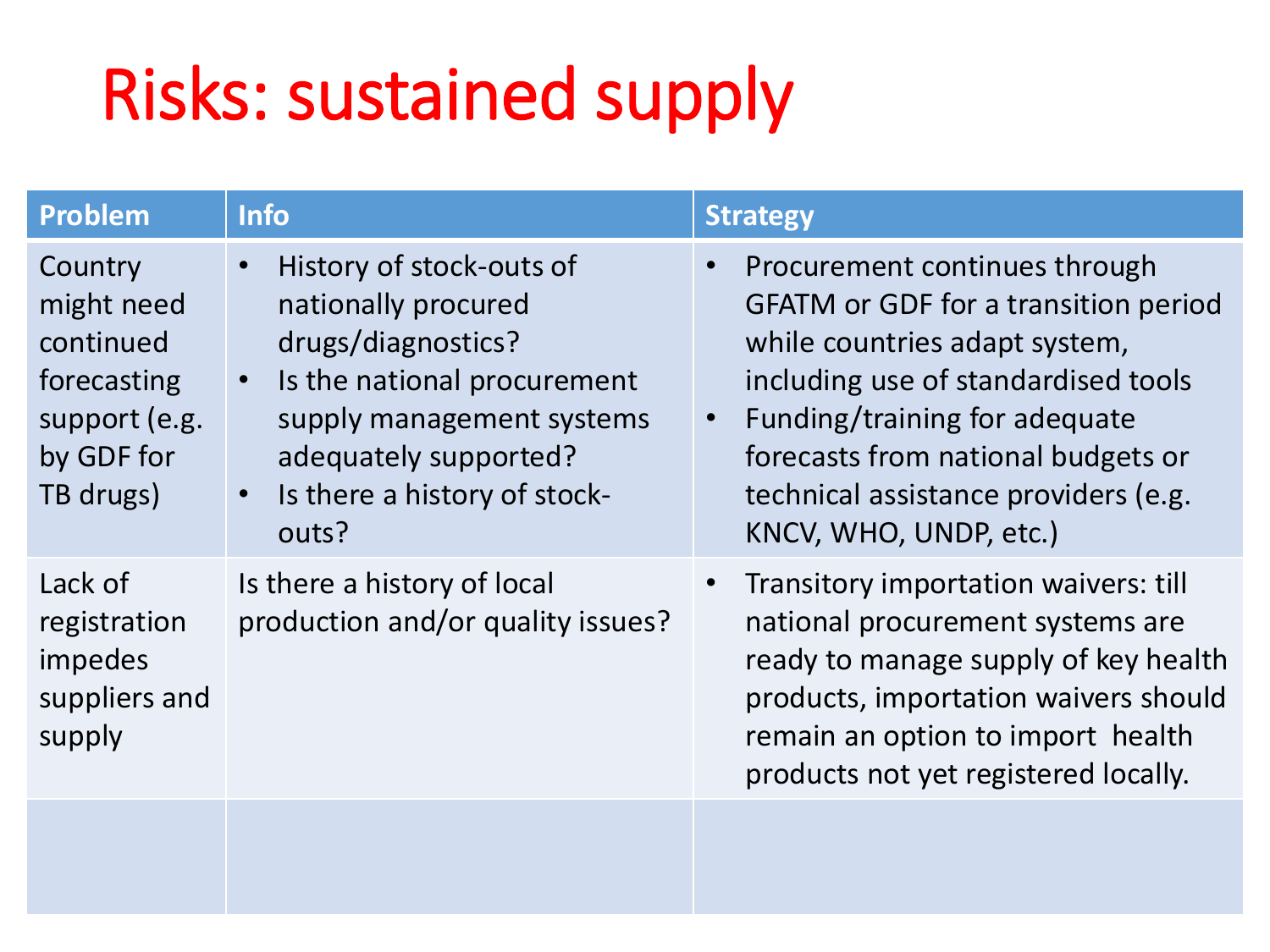# **Persistent problem of lack of registered products**

### **PROBLEM**

- TB DRUGS
	- Delamanid: Only 7 out of 30 high-burden DRTB countries already granted marketing authorisation or a dossier submitted for registration
	- Bedaquiline: 21 out of 30 high-burden DRTB countries already granted marketing authorisation or a dossier submitted for registration
- HIV
- HCV

### **NATIONAL INFO**

- Is the national drug regulatory authority (NDRA) well capacitated?
- Is country enrolled in WHO Collaborative Registration Procedure?
- Is there expedite registration of SRA approved medicines?

### **STRATEGY**

- $\rightarrow$  Enrol in WHO Collaborative Registration Procedure
- $\rightarrow$  Recognition of SRA registered medicines through expedited registration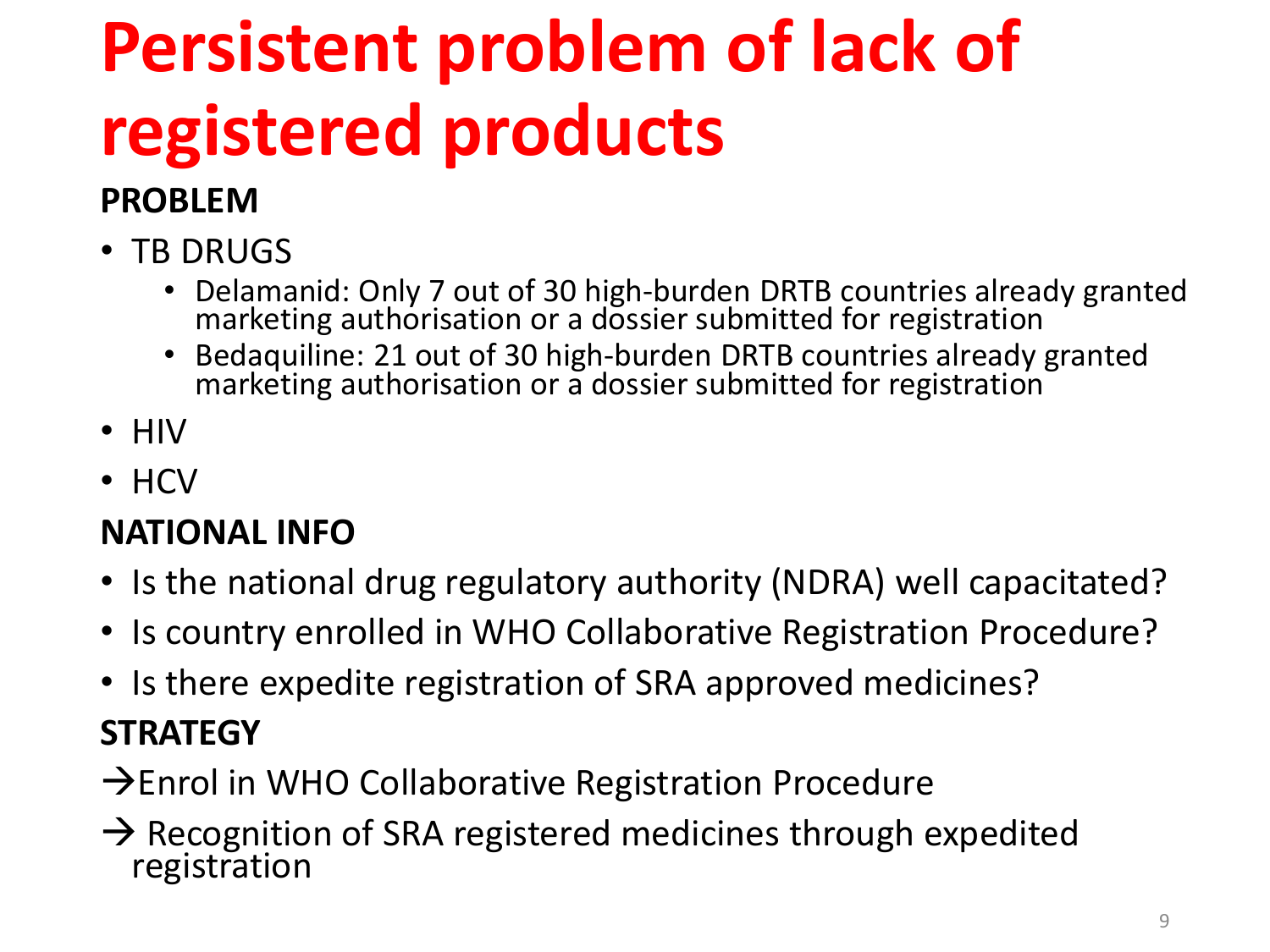## **Examples**

- Stock-out of first-line TB drugs due to failed domestic tender in one EECA country
- Xpert MTB/RIF cartridges available for USD 10
	- USD 50 3 upper middle-income countries in EECA
- Cost of 3rd Line ARV regimen (DRV+RTV+ETV+RAL) 2016
	- Kenya USD 2,470
	- Ukraine USD 17,083
	- Georgia USD 28,760
- Cost of ARV dolutegravir (50 mg) 2017
	- Belarus USD 1,983
	- Concessionary price USD 44 (Aurobindo)
- Single doses instead of fixed-dose combinations in 2 high MDR-TB burden countries in EECA